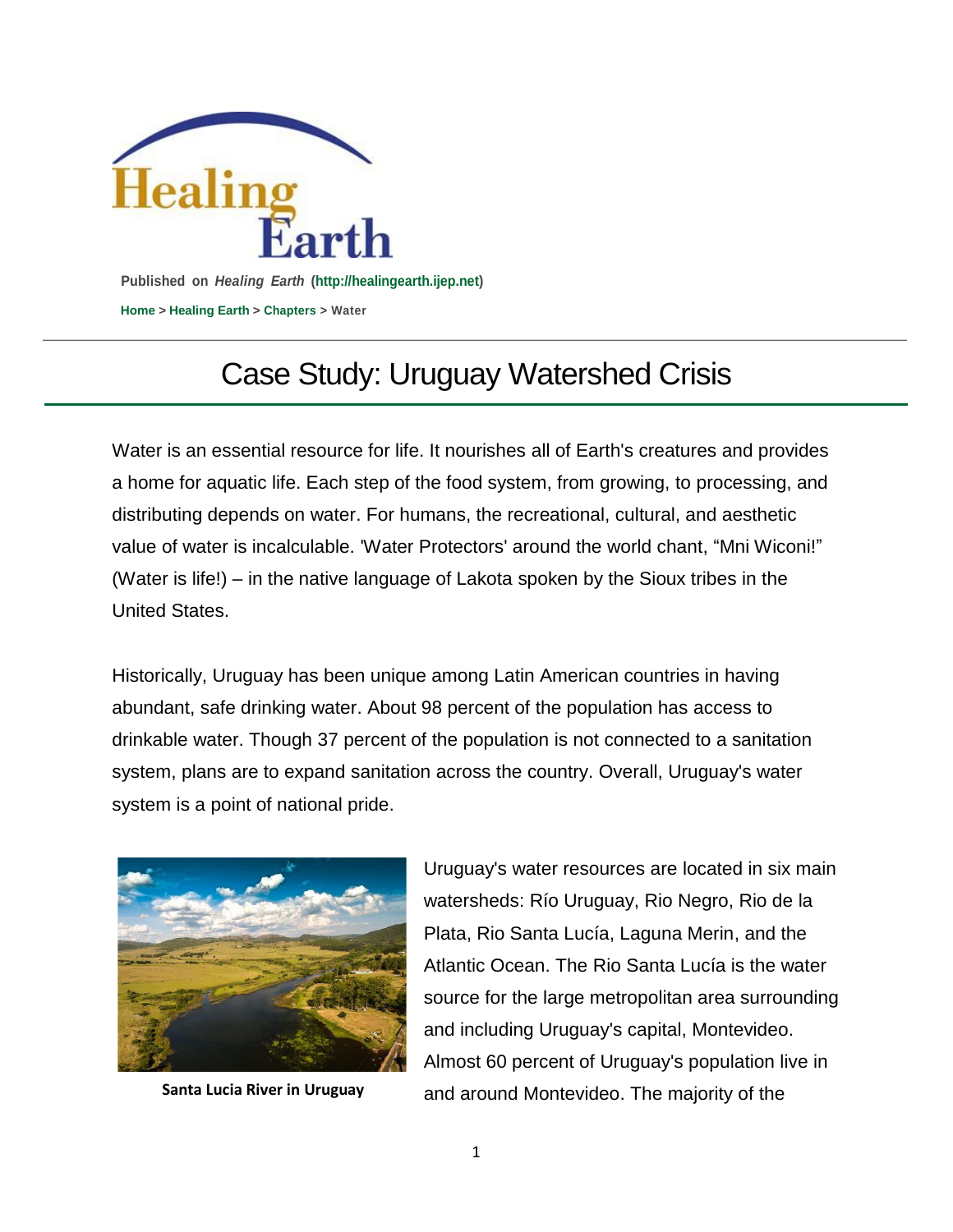country's industries and large agricultural outlays are also located near the capital. As a result, the daily water draw from the Rio Santa Lucia watershed is enormous.

The natural resources, agribusinesses and industries in the Rio Santa Lucia watershed have been responsible for Uruguay's record-breaking, 16 year economic boom. As reported by the World Bank, moderate poverty in Uruguay went from 32.5 percent in 2006 to 8.1 percent in 2018. Data indicates that extreme poverty has practically disappeared, going from 2.5 percent to 0.1 percent over the same period. Another impressive 2018 statistic shows that the income level of the poorest 40% of the Uruguayan population has increased faster than the average growth rate of income levels of the entire population. $\mathbf{i}$ 

Uruguay's economic growth has begun to threaten the country's prized water supply. Industrial and agricultural growth in the Rio Santa Lucia region has increased the draw on water, outpacing efforts to oversee and manage the watershed. Some areas are now experiencing a decline in water quality. Water quantity is also a concern as droughts have been increasing in



**A farmer checks the crop on one of Uruguay's irrigated farmlands.**

occurrence and severity. Rising use of chemical fertilizers and pesticides have caused eutrophication, the oxygen depletion of water which induces excessive growth of algae and death to marine life. At the same time, the phosphorus level has risen dangerously. The National Environment Office of the Ministry of Environment (Dirección Nacional de Medio Ambiente – DINAMA) reported that from 2008 to 2012 the phosphorus level had risen to more than 150 micrograms per liter, 125 micrograms above the maximum level allowed.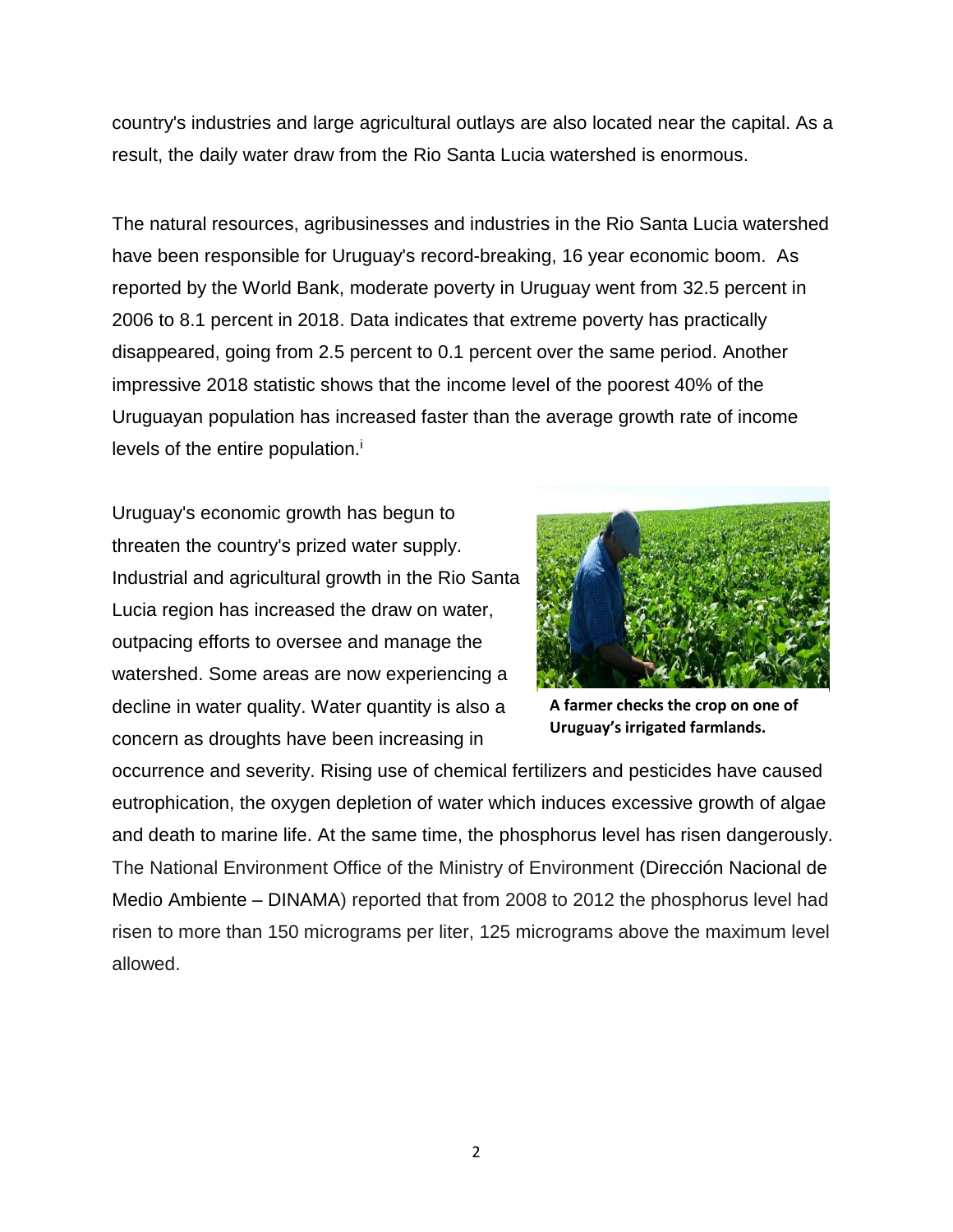Traditionally, the Rio Santa Lucia watershed was home to small-scale dairy farmers and cattle ranchers. The scale and techniques of their operations did not present an overall threat to the watershed. The rise of industry and agribusiness in the area, however, has created the environmental threats now faced by the watershed and everyone in the region.



**Click [here](https://mudart.xyz/the-ecosystem-with-eutrophication/) to learn about eutrophication in other parts of the world, including India.**

Uruguay's Ministry of Livestock, Agriculture and Fisheries (Ministerio de Ganadería, Agricultura y Pesca (MGAP)) and Ministry of Housing, Territorial Planning and Environment (Ministerio de Vivienda, Ordenamiento Terriotorial y Medio Ambiente



**A cattle farmer gathers a herd on a small cattle farm in Uruguay. Click [here](https://www.bbc.com/news/world-latin-america-30210749) to learn about Uruguay's meat industry.**

(MVOTMA)) have stepped in to create and enforce new pollutant discharge regulations. Unfortunately, most small farmers and ranchers cannot afford the investment necessary to build the newly required effluent treatment system. This has forced them to abandon their farms and move to the city, thus aggravating the already existing social problems in Montevideo.

Could the Rio Santa Lucia watershed have been regulated without causing the social relocation of the local population? Is environmental deterioration an inevitable part of large-scale manufacturing and industrial agriculture?

What has been special about Uruguay's water system? What is the process that



increased algae in the Rio Santa Lucia watershed? Why is this a problem?